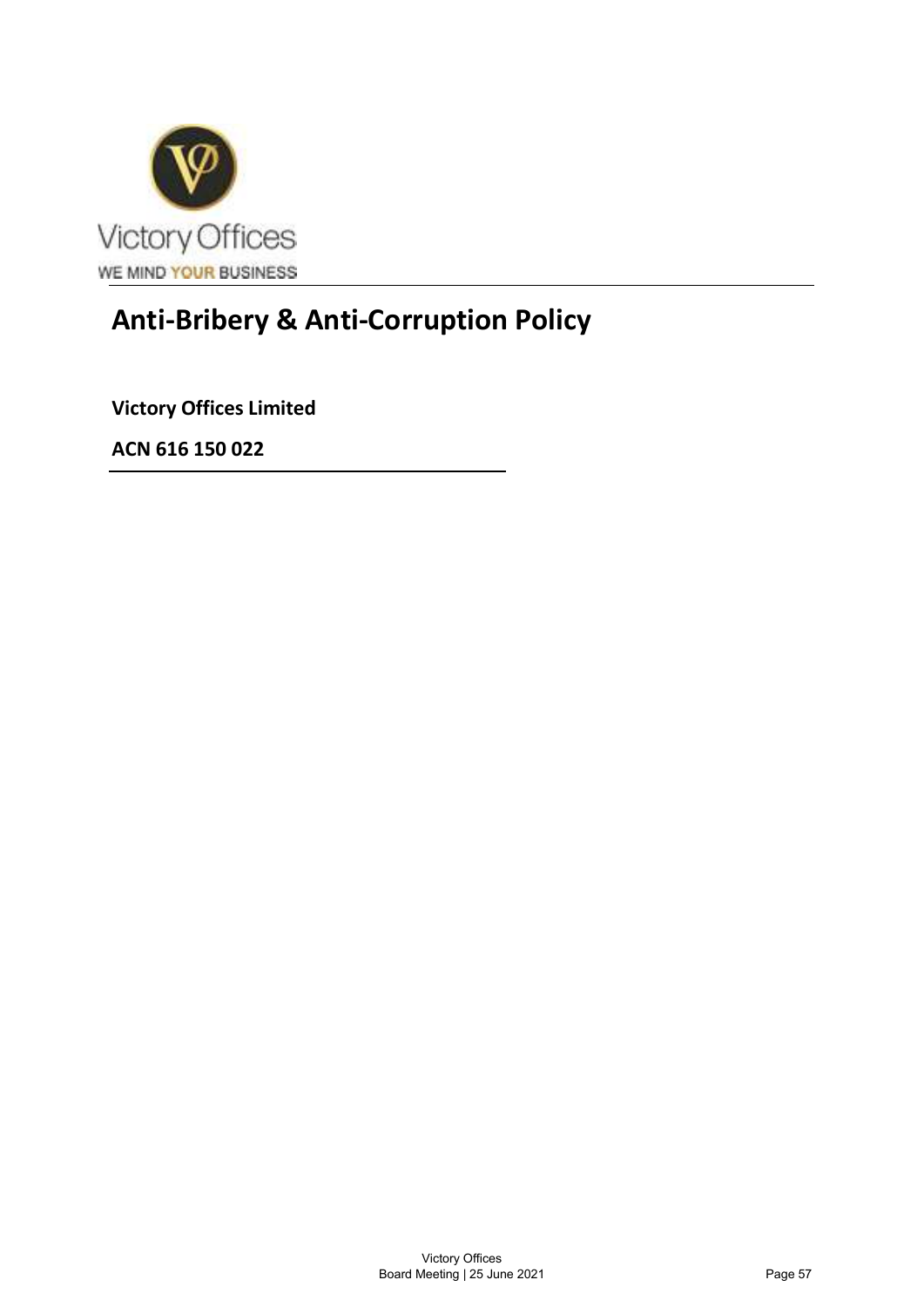# 1. Background

The Company is committed to conducting all of its business activities fairly, honestly with integrity, and in compliance with all applicable laws, rules and regulations. Its Board, management and employees are dedicated to high ethical standards and recognise and support the Company's commitment to compliance with these standards.

In particular, the Company is committed to preventing any form of Corruption and Bribery and to upholding all laws relevant to these issues, including the Anti-Corruption Legislation. In order to support this commitment, the Company has adopted this Anti-Bribery and Anti-Corruption Policy (ABC Policy) to ensure that it has effective procedures in place to prevent Corruption and Bribery.

This ABC Policy applies globally. To the extent that local laws, codes of conduct or other regulations (Local Laws) in any countries are more rigorous or restrictive than this ABC Policy, those Local Laws should be followed by any subsidiary operating in that country. Where a country has specific bribery and corruption Local Laws which are less rigorous than this ABC Policy, this ABC Policy prevails. The Company may, from time to time, provide country-specific directions for subsidiaries operating in countries outside of Australia.

This ABC Policy sets out the Company's requirements in relation to interactions with Officials and Third Parties. This ABC Policy does not prohibit interactions with Officials, rather it forbids corrupt interactions with those individuals.

In this ABC Policy, references to the Company includes references to the Company and all of its subsidiaries.

# 2. Definitions

In this ABC Policy the following words or phrases mean the following:

Anti-Corruption Legislation includes many laws such as the Criminal Code Act 1995 (Cth), the Foreign Corrupt Practices Act (FCPA) (US) and any applicable anti-corruption laws and regulations applicable to the location in which the Company operates.

Bribery is the act of offering, promising, giving or accepting a benefit with the intention of influencing a person who is otherwise expected to act in good faith or in an impartial manner, to do or omit to do anything in the performance of their role or function, in order to provide the Company with business or a business advantage that is not legitimately due (whether in respect of an interaction with an Official or any commercial transaction in the private sector).

Business Associates means third party companies and individuals (such as joint venture partners, consultants and agents) acting on the Company's behalf, whether directly or indirectly, by representing the Company's interests to foreign governments in relation to international business development or retention of business opportunities.

Corruption is the abuse of entrusted power for private gain.

Facilitation Payment means payments of nominal amounts or other inducement made to persons in order to secure or expedite the performance of a Government Official's routine governmental duties or actions.

Gifts, Entertainment and Hospitality includes the receipt or offer of presents, meals or tokens of appreciation and gratitude or invitations to events, functions, or other social gatherings, in connection with matters related to the Company's business unless they:

- (a) fall within reasonable bounds of value and occurrence;
- (b) do not influence, or are not perceived to influence, objective business judgement; and
- (c) are not prohibited or limited by applicable laws or applicable industry codes.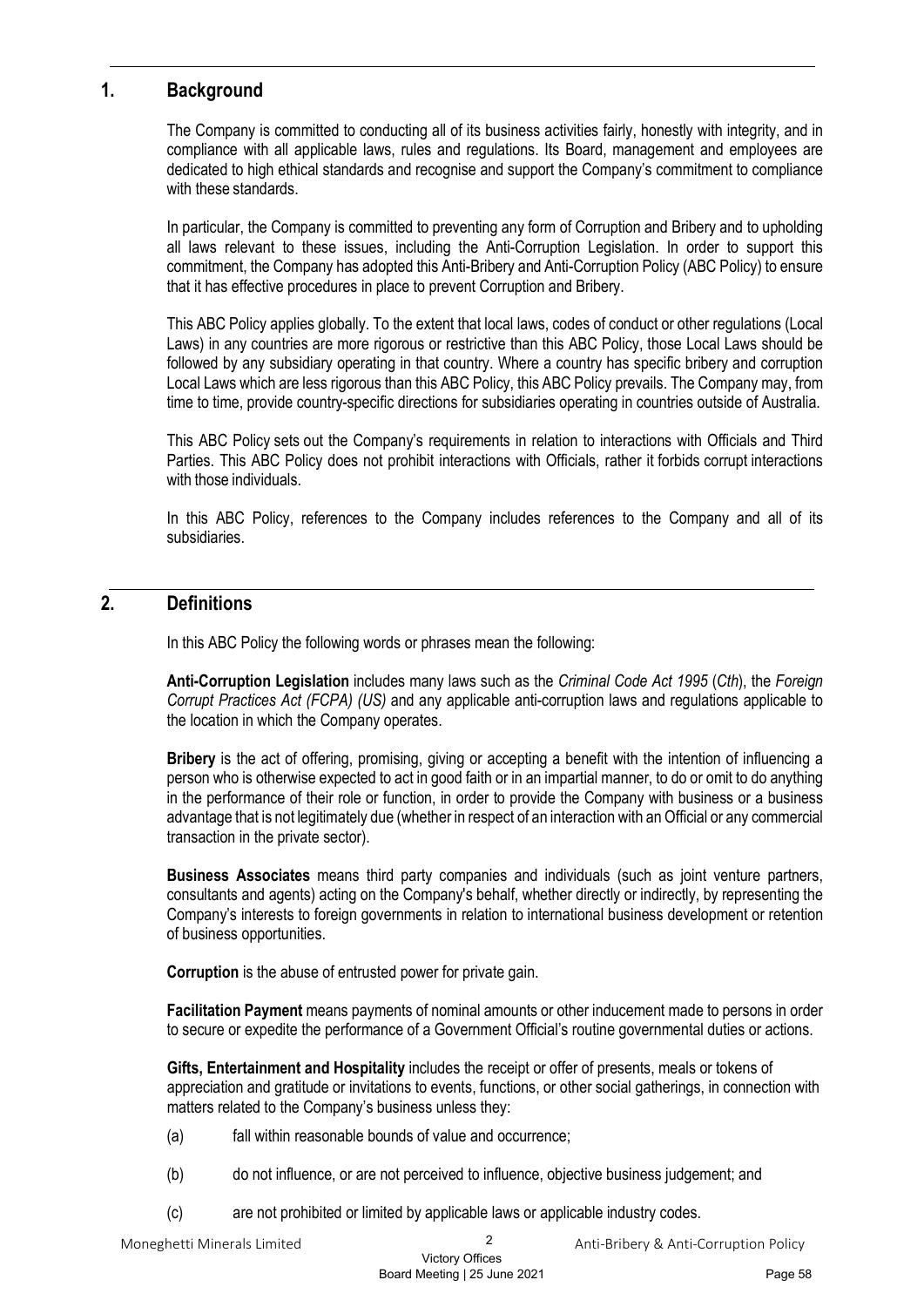#### Government Official means:

- (a) any politician, political party, party official or candidate of political office;
- (b) any official or employee of a domestic or foreign government (whether national, state/provincial or local) or agency, department or instrumentality of any domestic or foreign government or any government-owned or controlled entity (including state-owned enterprises);
- (c) any official or employee of any public international organisation;
- (d) any person acting in a private or public official function or capacity for such domestic or foreign government, agency, instrumentality, entity or organisation;
- (e) any person who holds or performs the duties of any appointment created by custom or convention or who otherwise acts in an official capacity (including, some indigenous or tribal leaders who are authorised and empowered to act on behalf of the relevant group of indigenous peoples and members of royal families);
- (f) any person who holds themselves out to be an authorised intermediary of a government official.

Item of Value includes, amongst other things, cash, travel, meals, Gifts, Entertainment and Hospitality, other tangible or intangible benefits or anything of value.

Money-laundering means the process by which a person or entity conceals the existence of an illegal source of income and then disquises that income to make it appear legitimate.

Official means a Government Official, political party, official or officer of a political party or candidate for political office.

Personnel means all persons acting (whether authorised or unauthorised) on behalf of the Company at all levels, including officers, directors, temporary staff, contractors, consultants and employees of the Company.

Secret Commissions means offering or giving a commission to an agent or representative of another person that is not disclosed by that agent or representative to their principal to induce or influence the conduct of the principal's business.

Secure an improper advantage includes obtaining any commercial or financial benefit.

Third Party means any individual or organisation other than Officials, with whom Personnel come into contact during the course of their employment or business relationships associated with the Company.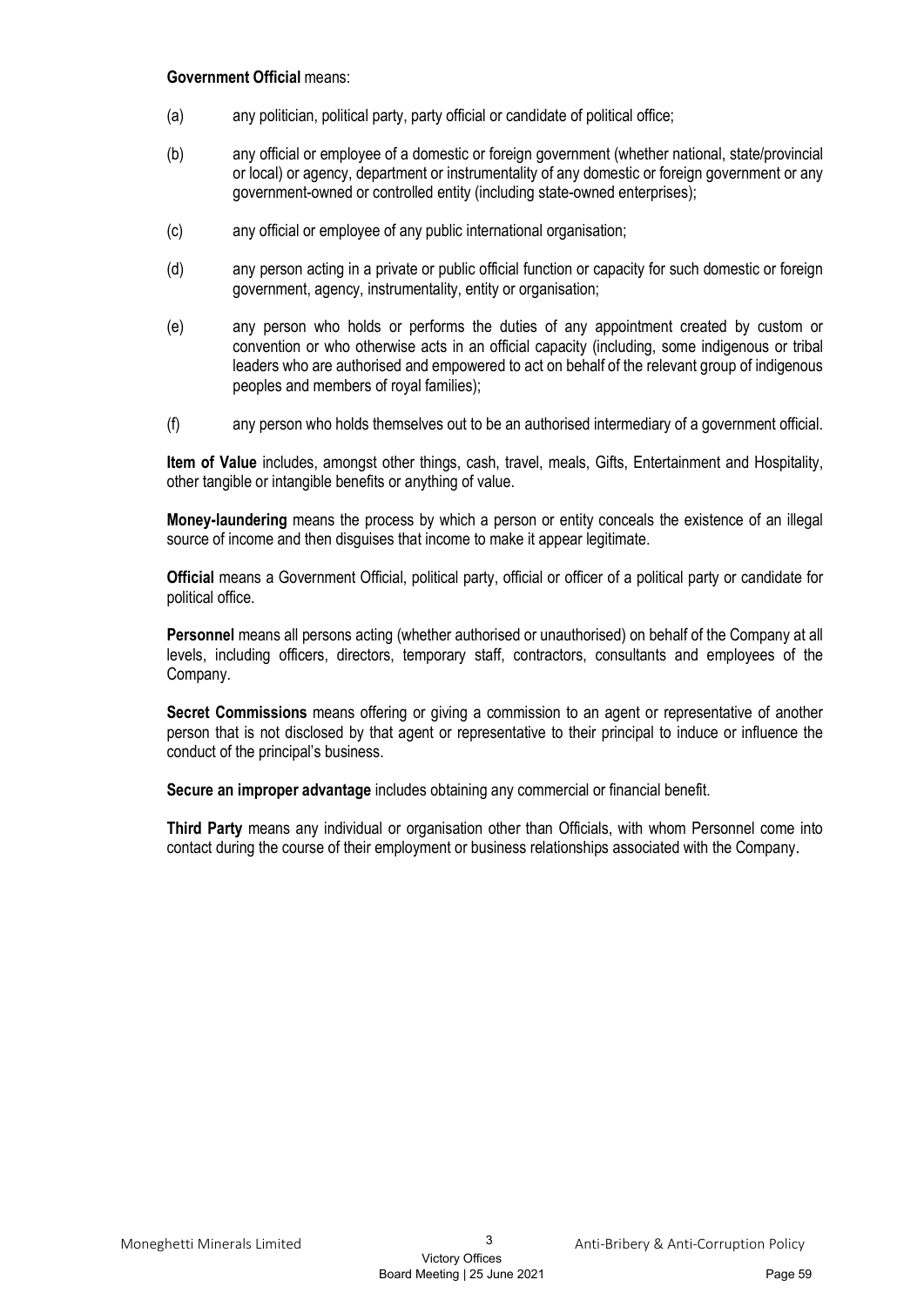## 3. Purpose

## The purpose of this ABC Policy is to:

- (a) set out the responsibilities of the Company and its management and Personnel in upholding the Company's commitment to preventing any form of Bribery or Corruption; and
- (b) provide information and guidance to Personnel on how to recognise and deal with any potential Bribery and Corruption issues.

# 4. Scope and authority

The Company requires all Personnel to comply with this ABC Policy as well as the Anti- Corruption Legislation. The prevention, detection and reporting of Bribery and other forms of Corruption are the responsibility of all those working for the Company or under its control.

This ABC Policy applies to all Personnel, including directors, temporary staff and contractors, and Business Associates of the Company. This Policy supplements, and does not replace, the Code of Conduct applicable to the Company and any of its subsidiaries.

# 5. Responsibility for policy compliance and training

- (a) The Company's Board is responsible for the overall administration of this ABC Policy. The Board will monitor the implementation of this ABC Policy and will review on an ongoing basis the ABC Policy's suitability and effectiveness. Internal control systems and procedures will be audited regularly to ensure that they are effective in minimising the risk of non-compliance with this ABC Policy.
- (b) A copy of this ABC Policy will be made available to all Personnel via the Company's intranet and in such other ways as will ensure the ABC Policy is available to Personnel wishing to use it.
- (c) All Personnel are required to understand and comply with this ABC Policy and to follow the reporting requirements set out in this ABC Policy. To this end, regular and appropriate training on how to comply with this ABC Policy will be provided to all senior managers and other relevant Personnel by the Board for each business. However, it is the responsibility of all Personnel to ensure that they read, understand and comply with this ABC Policy.
- (d) All Business Associates are required to be made aware of this ABC Policy and to undertake to comply with this ABC Policy in relation to any of their dealings with, for or on behalf of the Company.
- (e) The prevention, detection and reporting of Bribery and other improper conduct addressed by this ABC Policy are the responsibility of all those working for or engaged by the Company. All Personnel should be vigilant and immediately report any breaches or suspicious activity to the officer responsible for compliance.

# 6. Consequences of breaching this ABC policy

(a) Bribery and the related improper conduct addressed by this ABC Policy are very serious offences that will be taken seriously, reviewed and thoroughly investigated by the Company. Depending on the circumstances, the incident may be referred to regulatory and law enforcement agencies.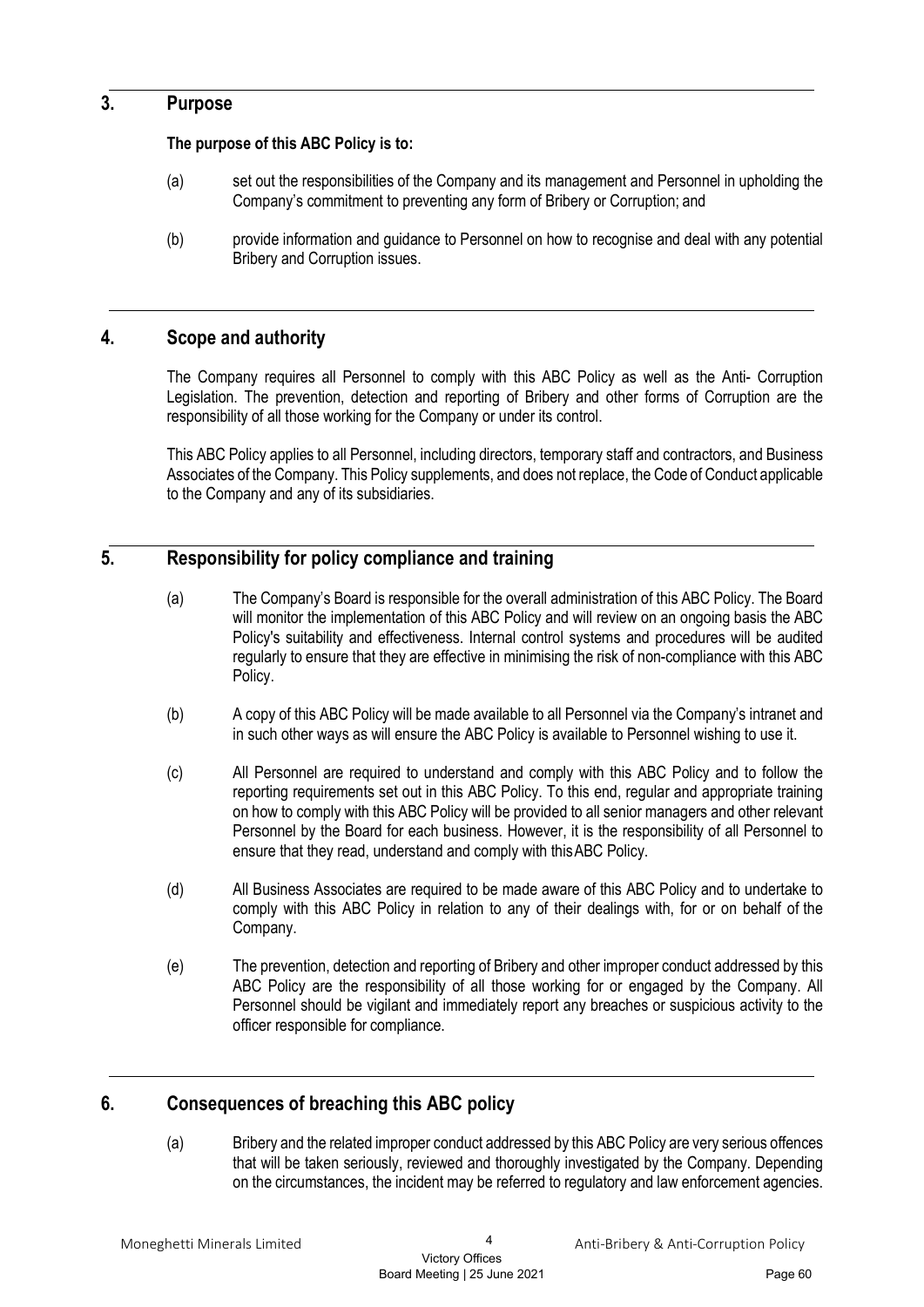- (b) A breach of this ABC Policy may also expose Personnel and the Company to criminal and/or civil penalties, substantial fines, exclusion from tendering for government or private contracts, loss of business and reputational damage.
- (c) Breach of this ABC Policy by Personnel will be regarded as serious misconduct, leading to disciplinary action which may include termination of employment.

## 7. Policy

#### 7.1 General

- (a) Personnel must:
	- (i) understand and comply with this ABC Policy and attend all relevant training;
	- (ii) not engage in Bribery or any other form of Corruption or improper conduct;
	- (iii) not make Facilitation Payments;
	- (iv) not offer, pay, solicit or accept Secret Commissions;
	- (v) not engage in Money-laundering;
	- (vi) not give or accept Items of Value where to do so might influence, or be perceived to influence, objective business judgement or otherwise be perceived as improper in the circumstances.
	- (vii) obtain required approvals for political contributions and charitable donations;
	- (viii) maintain accurate records of dealings with Third Parties; and
	- (ix) be vigilant and report any breaches of, or suspicious behavior related to, this ABC Policy.
- (b) This ABC Policy does not prohibit the giving of normal and appropriate hospitality to, or receiving it from, Third Parties.

## 7.2 Prohibition against Bribery and Corruption

- (a) The Company strictly prohibits Personnel engaging in or tolerating Bribery or any other form of Corruption or improper conduct.
- (b) The Company's corporate values require that in all aspects of business all Personnel act honestly, adhere to the highest ethical standards, and act in compliance with all relevant legal requirements. In this respect Personnel must not engage in Bribery or any other form of Corruption.
- (c) The prohibition of Bribery under this ABC Policy includes the provision or conveying of an Item of Value to any Third Party, Official or family members of Officials, whether directly or indirectly, to secure any improper advantage or to obtain or retain business. This means that Personnel must not:
	- (i) offer, promise or give an Item of Value with the intention of influencing an Official or Third Party who is otherwise expected to act in good faith or in an impartial manner, to do or omit to do anything in the performance of their role or function, in order to provide the Company with business or an improper advantage; or
	- (ii) authorise the payment or provision of Items of Value to any other person, if it is known, or reasonably should have been known, that any portion of that payment or Item of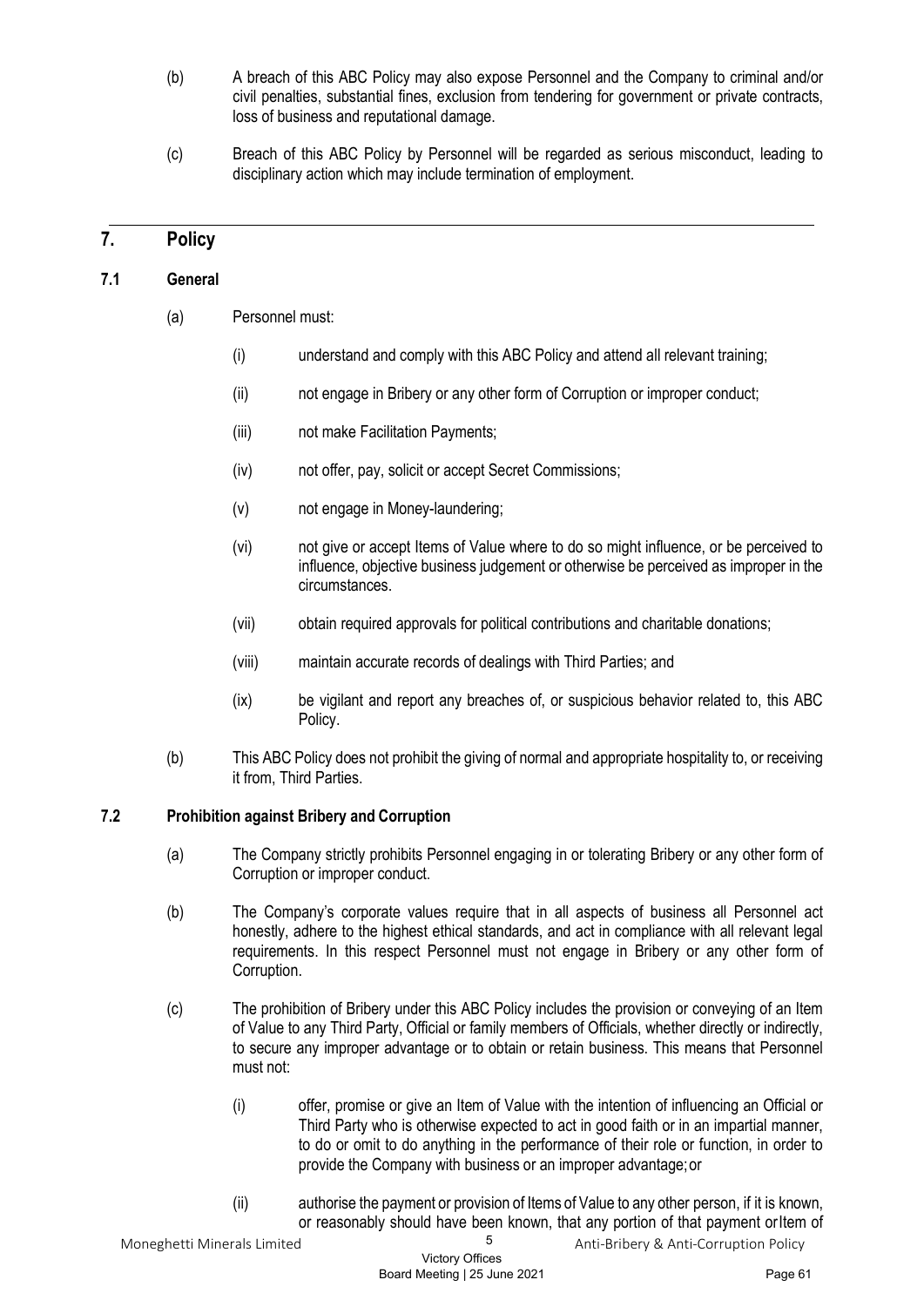Value will be passed onto an Official or Third Party to secure an improper advantage or obtain or retain business; or

- (iii) engage, or procure, a third party to make a payment or provide an Item of Value to an Official or Third Party, (or to procure another person to make such payment or provision), in order to secure an improper advantage or obtain or retain business.
- (d) The prohibition of Bribery under this ABC Policy also includes the request or acceptance of (or the agreement to accept) an Item of Value from an Official or Third Party either:
	- (i) intending that, in consequence, a function or activity should be performed improperly (whether by the requestor/acceptor or another person); or
	- (ii) where the request, agreement or acceptance itself constitutes the recipient's improper performance of a function or activity; or
	- (iii) as a reward for the improper performance of a function or activity (whether by the recipient or another person).

#### 7.3 Prohibition on Facilitation Payments, Secret Commissions and Money-laundering

- (a) The Company does not condone the making of Facilitation Payments, Secret Commissions and Money Laundering.
- (b) Personnel are prohibited from:
	- (i) making Facilitation Payments;
	- (ii) offering, paying, soliciting or receiving Secret Commissions; and
	- (iii) engaging in Money-laundering.

#### 7.4 Political Contributions and Charitable Donations

#### (a) Political Contributions

The Company prohibits Personnel from making political contributions to Officials on behalf of the Company. Any donations above a level determined in Federal legislation must be disclosed annually to the Australian Electoral Commission and will be published on its website.

This ABC Policy does not seek to curtail an individual's freedom to make political contributions in their personal capacity.

The context of any other political contributions is key in determining their appropriateness. For instance, it is permissible for the Company to make a payment to attend a political function in circumstances where such payment could not be construed as an attempt to influence the political party.

If you are in any doubt as to the appropriateness of any political contribution, you should consult the Board before it is given or accepted or otherwise as soon as possible.

#### (b) Charitable Donations

The Company can only make charitable donations that are legal and ethical under Local Laws and practices. In order to ensure that donations made by the Company to charitable organisations are for proper charitable purposes, Personnel must only make donations on behalf of the Company to charitable organisations previously approved by the Company and within approved financial limits.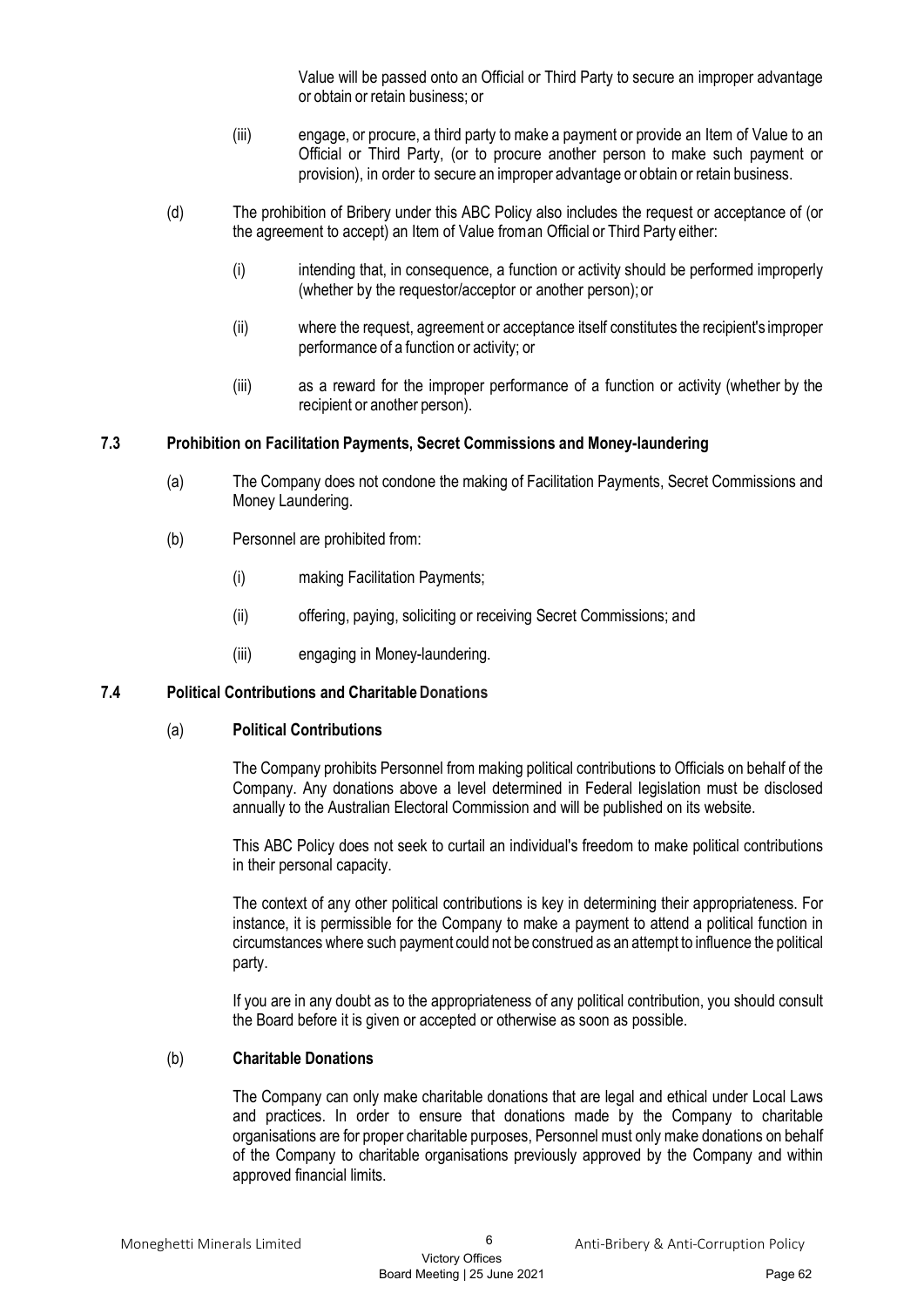A list of approved charitable organisations is to be maintained by the Board and provided upon request.

## 7.5 Interactions with Officials and Third Parties must be Compliant

- (a) All interactions with Officials, Third Parties and Business Associates must comply with this ABC Policy, and the Company and Personnel must not take any actions, whether direct or indirect, which create the appearance of impropriety regardless of whether there is any improper intent behind their actions.
- (b) The prohibitions under this ABC Policy include a prohibition on Personnel using personal funds to undertake any interaction or transaction that is prohibited under this ABC Policy.

#### 7.6 Documentation and Recordkeeping

- (a) As part of the Company's commitment to open and honest business practice the Company requires all of its businesses to maintain accurate books of account and records.
- (b) The Company and its subsidiaries must keep accurate and complete records of all business transactions:
	- (i) in accordance with generally accepted accounting principles and practices;
	- (ii) in accordance with the Company's accounting and finance policies; and
	- (iii) in a manner that reasonably reflects the underlying transactions and events.
- (c) It is the responsibility of all Personnel to ensure that all business transactions are recorded honestly and accurately in the value register and that any errors or falsification of documents are promptly reported to the appropriate member of the senior management team of the relevant business, and corrected. No accounts are to be kept "off the books" to facilitate or conceal improper payments.
- (d) All Personnel must record Items of Value given or received in the expense reports and approved in accordance with the relevant expense policy.

## 7.7 Compliance with Local Laws Required

If Local Laws in a particular country or region are more restrictive than this ABC Policy, then any Personnel,

including any Business Associates operating in that country or region must fully comply with the more restrictive

requirements.

## 7.8 Reporting Violations and Suspected Misconduct

- (a) Any Personnel or stakeholder who believes that a violation of this ABC Policy or any laws has been committed, is being committed, or is being planned, should report the matter immediately to the Board.
- (b) If anyone is unsure whether a particular act constitutes Bribery, a Facilitation Payment, Secret Commission, Money-laundering or an improper Item of Value, or has any other queries, they should ask the Board.

#### 7.9 Protection

(a) The Company prohibits retaliation against anyone reporting such suspicions.